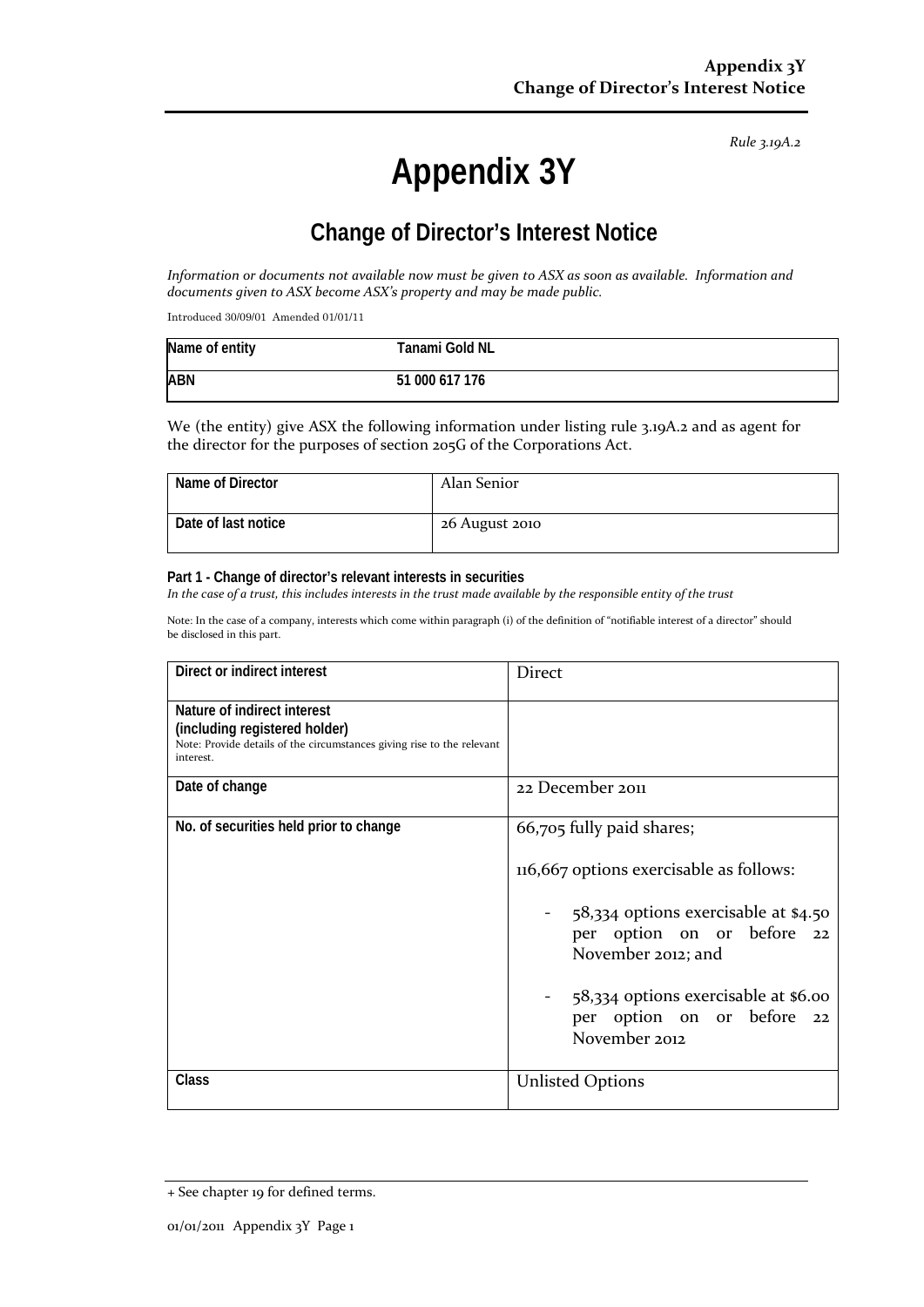| Number acquired                                                                                                                                                            | 300,000 options at a nil purchase price<br>and an exercise price of \$1.34 per option<br>(being 40% above the volume weighted<br>average share price in the five days<br>immediately prior to the 2011 Annual<br>General Meeting (AGM)) as approved by<br>shareholders at the 2011 Tanami Gold NL<br>AGM.                                                  |  |
|----------------------------------------------------------------------------------------------------------------------------------------------------------------------------|------------------------------------------------------------------------------------------------------------------------------------------------------------------------------------------------------------------------------------------------------------------------------------------------------------------------------------------------------------|--|
| Number disposed                                                                                                                                                            | Nil                                                                                                                                                                                                                                                                                                                                                        |  |
| <b>Value/Consideration</b><br>Note: If consideration is non-cash, provide details and estimated<br>valuation                                                               | N/A                                                                                                                                                                                                                                                                                                                                                        |  |
| No. of securities held after change                                                                                                                                        | 66,705 fully paid shares;<br>416,667 options exercisable as follows:<br>58,334 options exercisable at \$4.50<br>per option on or before<br>22<br>November 2012;<br>58,334 options exercisable at \$6.00<br>per option on or<br>before<br>22<br>November 2012; and<br>300,000 options exercisable at<br>\$1.34 per option on or before 21<br>December 2016. |  |
| Nature of change<br>Example: on-market trade, off-market trade, exercise of options,<br>issue of securities under dividend reinvestment plan, participation in<br>buy-back | Issue of unlisted options as approved by<br>Tanami Gold NL shareholders at the 2011<br>Annual General Meeting.                                                                                                                                                                                                                                             |  |

### **Part 2 – Change of director's interests in contracts**

Note: In the case of a company, interests which come within paragraph (ii) of the definition of "notifiable interest of a director" should be disclosed in this part.

| Detail of contract                                  | Nil |
|-----------------------------------------------------|-----|
| Nature of interest                                  |     |
| Name of registered holder<br>(if issued securities) |     |

<sup>+</sup> See chapter 19 for defined terms.